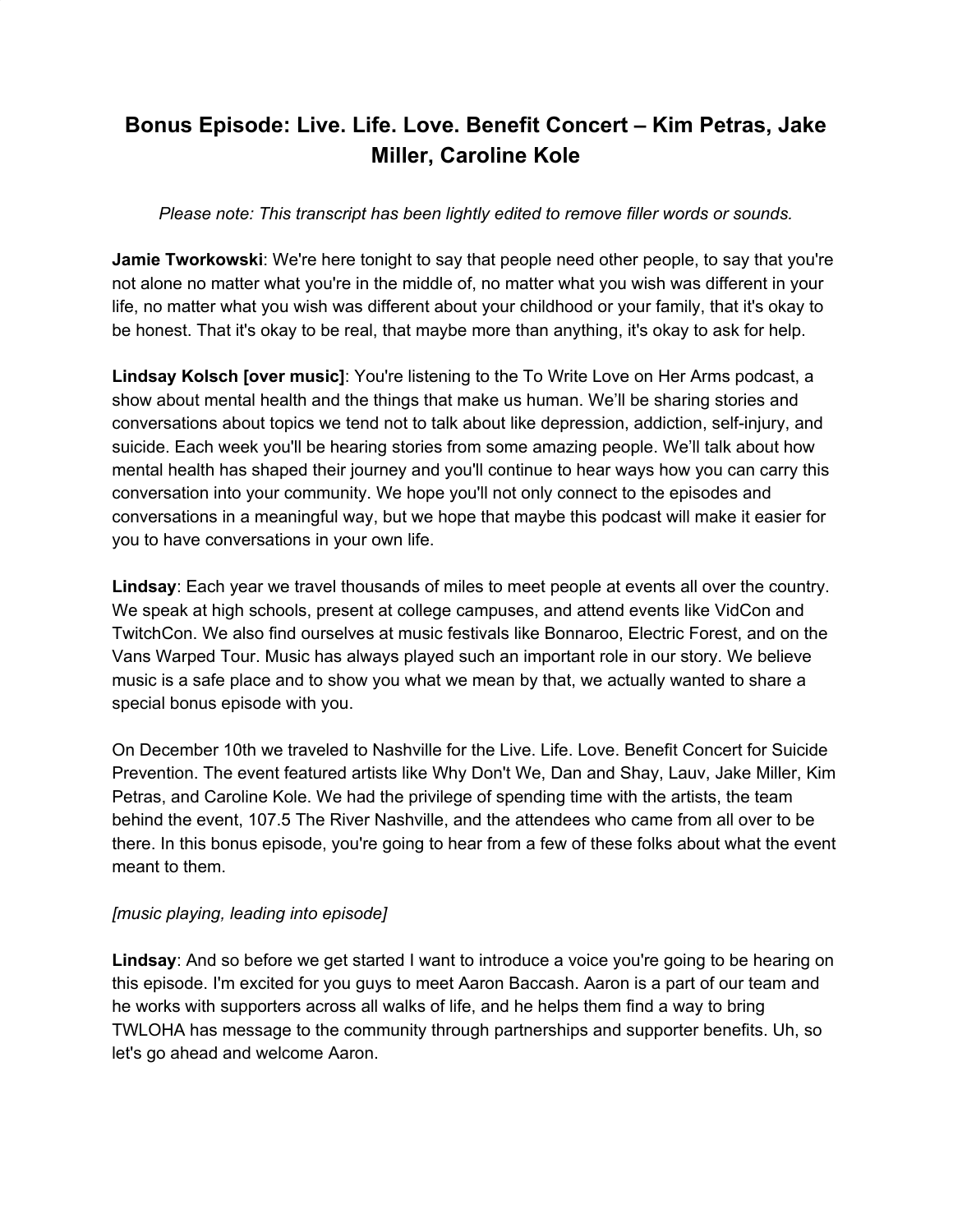**Aaron Baccash**: Glad to be here. And it was an honor to be at this event.

**Lindsay**: Yeah. Awesome. So how did this event kind of come together?

**Aaron**: We heard from Robin Fomusa in 2017. She works for a radio station called 107.5 The River. They're an iHeart radio station. She reached out to us and invited us to be a part of an event. There were some things happening in Nashville that they felt relevant to do a benefit show and really shine a light on suicide prevention specifically. And within three weeks it went from an idea over an email to a full-blown event. We were totally surprised by the response and at the end of that night, they were inviting us back for another year—2018—and that's what we did a couple of weeks ago.

**Lindsay**: And so I imagine like a lot of our supporters and even people listening to this podcast that these issues hit home and have like a really personal and relevant connection to them. Is that kind of the same way with Robin?

**Aaron**: Yeah, exactly. We actually got to sit down and have a conversation before the show started and Robin was able to open up a little bit and share her personal story and how it relates to this event and the work she does.

**Robin**: So about 11 years ago, I was a junior in high school and a friend of mine actually passed away by suicide. At that point, music became like a really important part of my life because that's kind of what got me through it. So from that point on, I kind of wanted to, like my goal in life, became to do a benefit concert and through, I think it was through Warped Tour that I learned about To Write Love on Her Arms and obviously really connected with the cause. So that was kind of like an idea that I had going… especially once I started working for iHeart. I was like, someday I am going to have this show... somehow. And then last year in, I think it was in February, there was an officer locally who was attempting to save a woman who was attempting suicide, and in the process he actually passed away. So when that happened, my boss texted me and was like, "You know what? This is the time to do this. This is now an important topic in the local community. So this is like a perfect time for us to do this show."

**Aaron**: What are some things that you're hoping that people, somebody coming to this show, what are you hoping their experience will be? Or what do you hope they'll take away from this night?

**Robin**: Well, first I just want people to have fun because obviously it's a concert and I think a lot of, especially with the artists that we have on this show, Why Don't We being one of our headliners, they're definitely geared towards like a high-school aged person. And that's how old I was when I was affected by it and about the age that I was when I was going through things. So I think it's really important that kids that age get to have a safe environment to talk about that. Whereas at some schools they may not. And then I mean for the older crowd too, we've got Dan and Shay and Lauv, um, they're a little bit older demo and you know, it's not...mental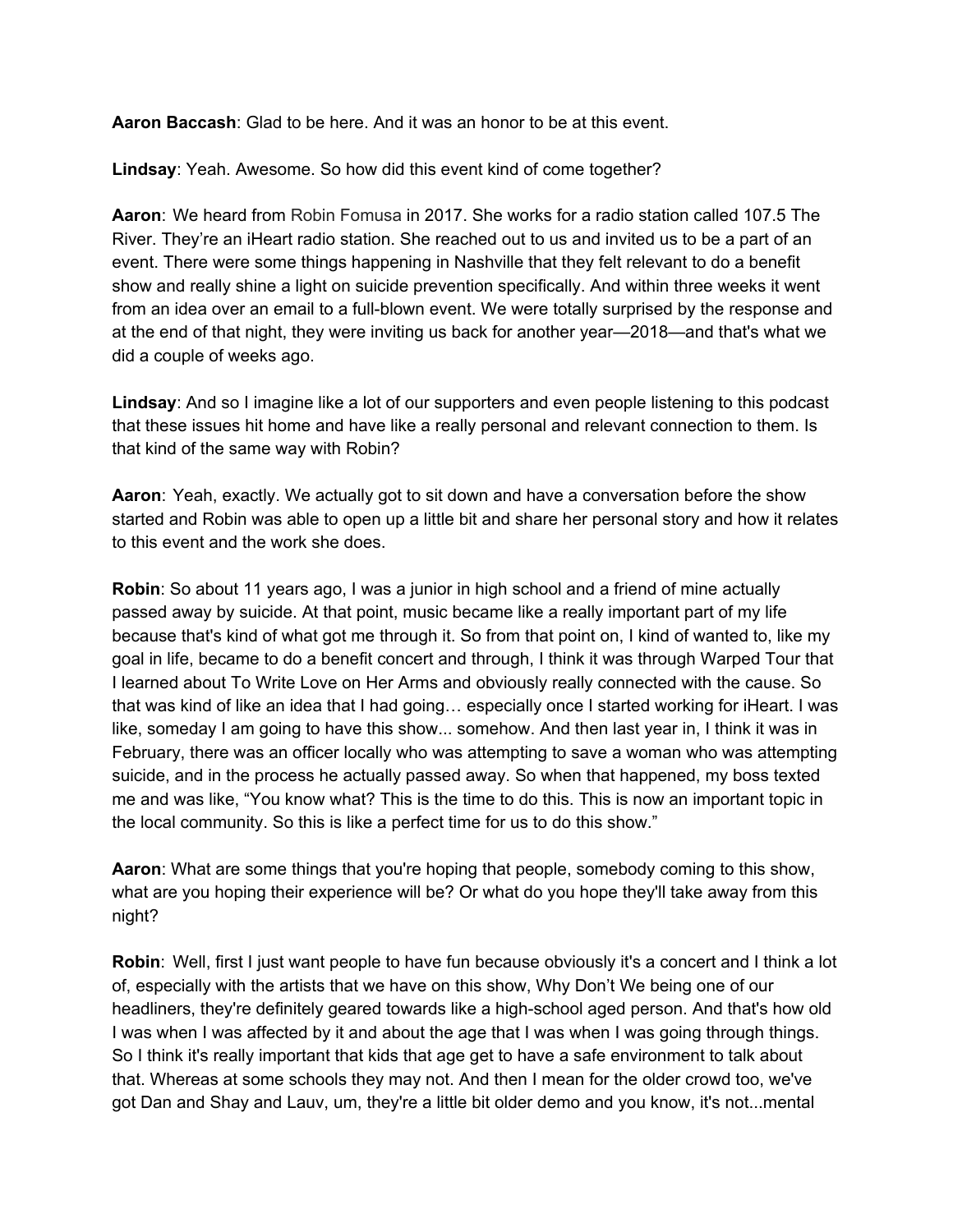health and depression are not things that only affect a certain age group. It affects everyone. So I'm hoping that through this show people can realize like what resources there are and that there is help even though they may not feel like there really is.

**Aaron**: For those of you who haven't been to events with us out on the road, we like to bring different invitations so it's not just resources and t-shirts, but we invite people to participate in what we're doing. So we have these blank cards and the two that we brought to this event where: a song that saved my life... and music is a safe place because... We asked these two open ended questions and as the night goes on, we see a wall fill up with these responses that are handwritten by attendees. And so not only did we get responses from some of the people that were coming to the event, but we also asked some of the event organizers as well as some of the artists to answer these questions. And it's really cool to see the connections that you may have from an artist that's on stage as an attendee in the crowd. It kind of breaks down that barrier one more level. Um, and there's some really special things in here.

And first we're going to hear from Robin the event organizer about a song that helped her through a difficult time.

**Robin**: OK, well you can't make fun of me for this one. The Jonas Brothers at that time was like a big deal for me.

### **Aaron**: Awesome.

**Robin**: Um, they had an unreleased song that came out around the time that my friend passed away called "Eternity." Uh, that was about, uh, their, I think it was about their grandmother that had passed away. And that song was like everything to me at that point. I actually have it tattooed now.

**Lindsay**: You know, I really love what Robin says because that might have been a couple of years ago when Jonas was the big boy band. But at the headline of this show was Why Don't We, which also kind of falls into that category knowing that there's going to be kids that age or younger people listening and that these songs might actually mean and, and really mean something to their, to the lives of those in the room. So I actually, I really love what Robin shared there.

**Aaron**: Oh yeah, no doubt. And the funny thing is, is we don't usually find ourselves at events with boy bands. And it was really cool to just feel the energy and there were so many screaming kids and there's no doubt in my mind that there's going to be a Robin in a few years that is saying, you know, that this was such an important part of my life and that there are these songs that means so much to me now.

**Lindsay**: So we also got to hear that night from an artist named Kim Petras, and Kim has a super special journey. It was great to hear her response to those two questions we were asking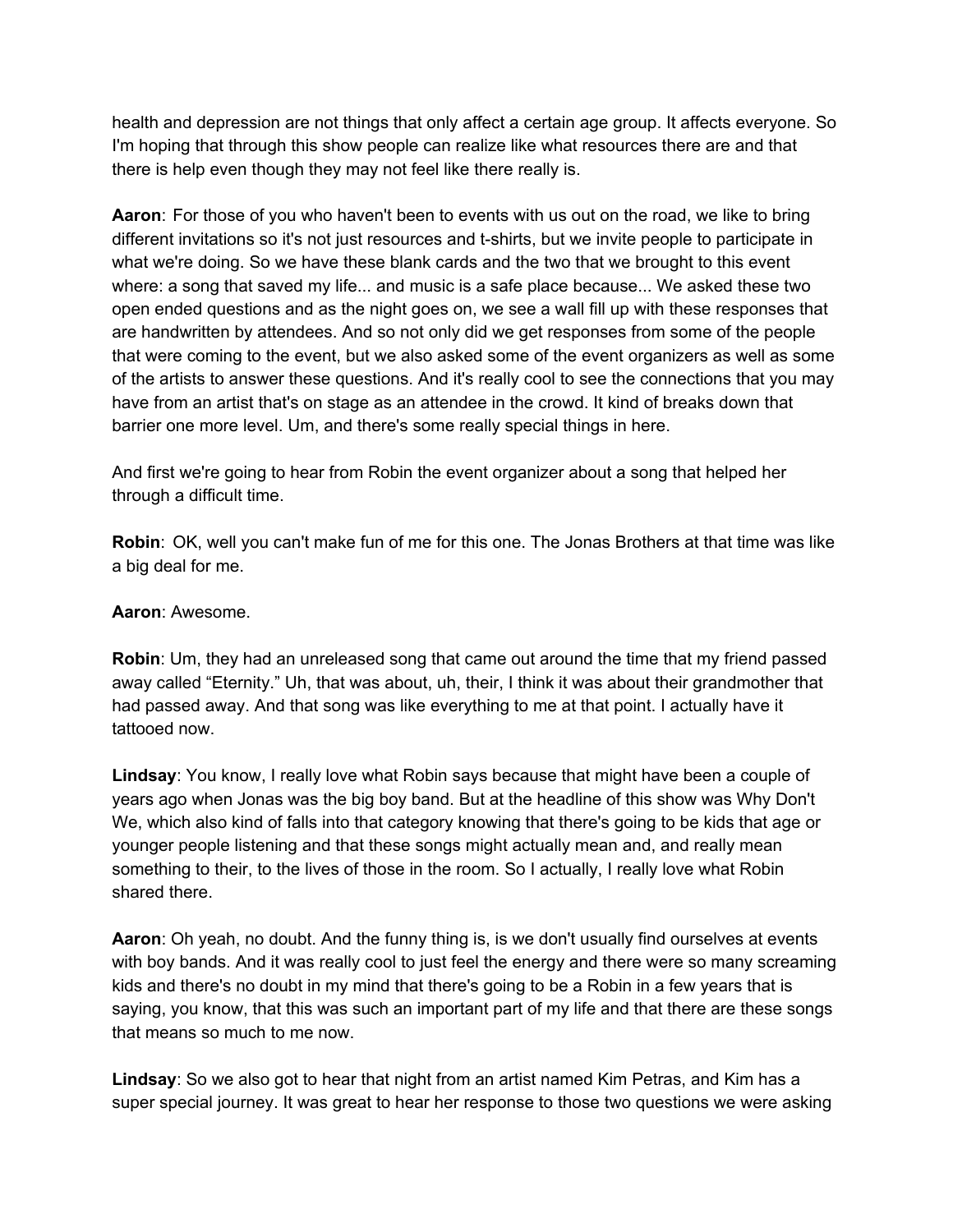people: "music is a safe place because…" and "a song that saved my life is…" And, and Kim actually had more of a playlist, uh, then just one song. And so I'm excited to share that response with you guys.

**Kim Petras**: I think music is like a little bit of an escape for me. As a kid, like I remember just not being popular in school at all. Like, hating going to school, hating my life, really, you know, like just not liking how my actual life was and going home and like putting on music videos, like really colorful music videos, putting on pop music that will like pump me up and just trying to like, not think about my problems. So for me, music has always been that. And it's always like that what I'm like chasing when I write a song, I always want to create that. So I think that's super, super true. It's just like a world you can let go into and just like shut all of everything else off.

It's always up. It's always like up songs that like helped me get through stuff. I remember I like listen to Madonna, like old-eighties Madonna, a lot when I feel sad like "Holiday" or like "Into the Groove." Just those like party jams or probably, Cyndi Lauper, "Girls Just Wanna Have Fun" or a Cyndi Lauper, actually, "True Colors," which is incredible. "Time After Time." Yeah. Cyndi Lauper and Madonna.

**Lindsay**: So this event was full of amazing artists. We also had a chance to have a local artist join the event. That was Caroline Kole, and she got to share a little bit more about what music means to her. I'd love if you just kind of fill us in a little bit about how she got connected to the event.

**Aaron**: Yes, so she actually hopped on pretty late in about a week before the event started and she got a shout out from Kelly Clarkson, which was pretty cool on Twitter. Um, but she just brought such a really amazing energy to the show and then it really showed how much she cared about her fans. She was out behind her booth almost the entire night. Just so excited to meet people and really convey these ideas that she shares in the interview.

**Caroline Kole**: Music as a safe place! I mean, you're talking to a songwriter where music is, is a haven for me and always has been. It's where I write my thoughts and my feelings and my emotions and I put a melody to it. But it's very much my own personal journal. Um, which makes, you know, as the more open you decide to be in the songs you release, it makes it more difficult because it's like, 'oh my gosh, how much of this can I really say to everybody?' But man, if music hadn't been there for me, I don't know what I would have done because the creativity that spurs from pain, sadness, happiness, excitement, joy, friendships, heartbreak, is all a very real thing.

**Lindsay**: I think something we hear a lot from people, especially when we asked this question about a song that saved my life, is, is people actually don't know where they might be if that song didn't exist. So I love hearing from Caroline that like all these songs have become like that safe place for her. You know, a place to put pain and sadness and also a way to take care of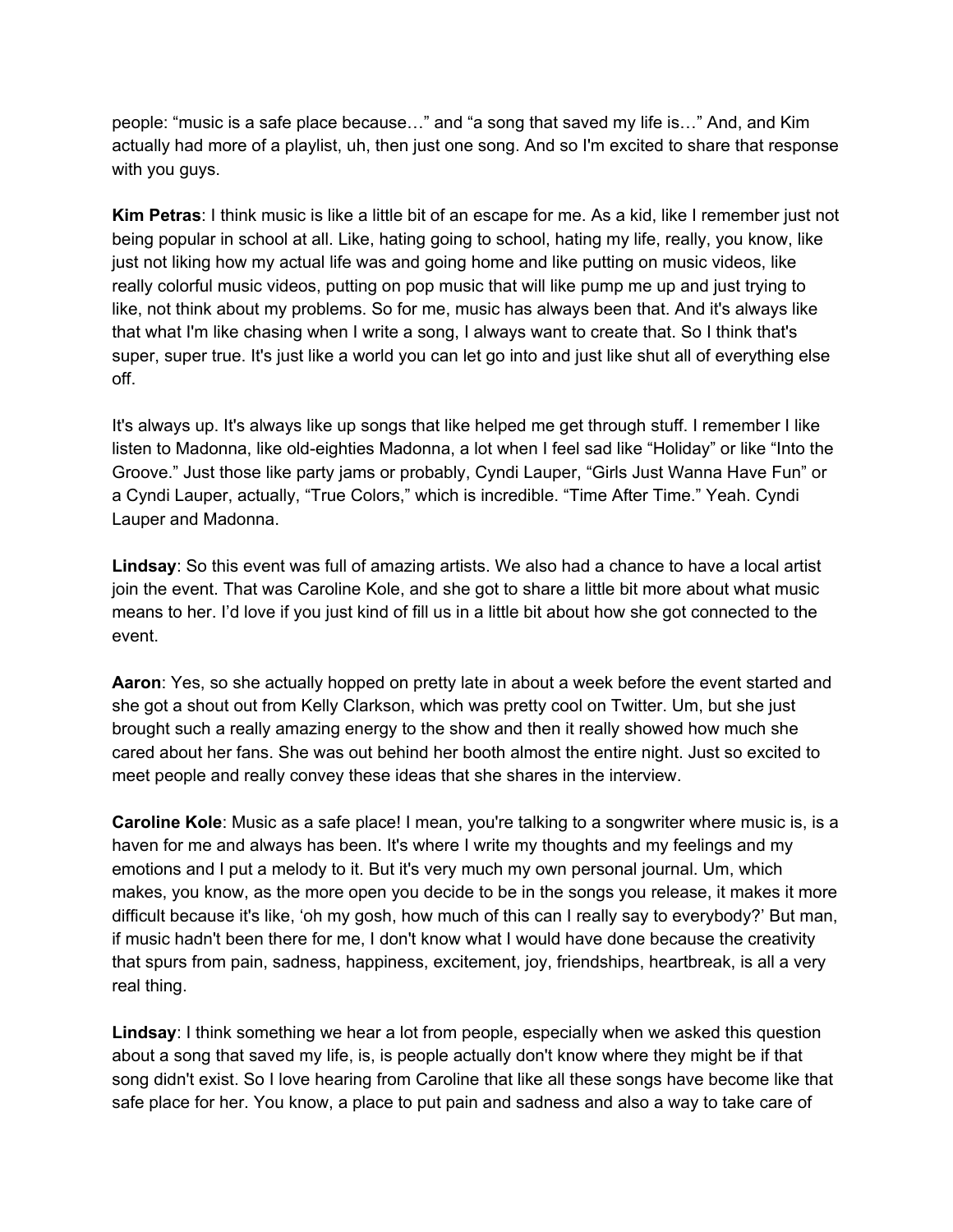herself, you know, to, to really find that space for self-care and for healing.

**Aaron**: Yeah, that's really powerful. And it's really impacting to me personally, I can imagine what that would feel like to people who are huge fans of a local artist that got to meet her and talk to her at the booth that night.

And the last person that we got to hear from was Jake Miller, and he actually was just visiting the iHeart music station. He was asking them what kind of events they had coming up and they told him about this event and he immediately wanted to do whatever he could to get to the event and be a part of it. So he got on late in the game as well and it was so cool. These are some topics and ideas you'll hear when he shares, but these are things that hit really close to home for him. Um, and these are ideas that he feels really strongly about so you can really just hear it in his voice and sitting down and talking to him, how much this was such a special event for him.

**Jake Miller**: Yeah, definitely. Um, I have a lyric called, it's a song called "Stop This Train" by John Mayer, tattooed on my arm. I never thought I'd be the guy who put a lyric tattooed on my body, but that song really has helped me more than anything in my life. Um, just the song is about, you know, the lyric is "Stop this train. I wish I could get off and go home again." And um, it's all just about making sure that life doesn't pass you by too quickly. And the second verse is, um, it basically says like, uh, I know what I would do without my parents. Um, I'm one generation's length away from fighting life out on my own. And it's the whole, the whole song is just about, you know, cherishing your family and while the people you love are still around telling them that you love them and just kind of not letting life pass you by too quickly. And so that's kind of like a theme that always sticks with me. I wrote a song called "Palm Boulevard," kinda similar to that. It's just about the street that I grew up on and never forgetting my roots and my friends and family. And so that song really helped me. Also the song called "Hand of God" by John Bellion. I could go on and on, but yeah, music, music just in general has saved my life.

**Lindsay**: Man, I really loved hearing all of those responses. I love that music really is, again, not just something they do as a profession, but it's something that is so personal and intimate to their life and they're aware that they have a platform, like, they have a chance to say something about mental health. They have a chance to talk out, speak out, um, impact the people in front of them. And so that's always an honor for us to be in the room for those moments. It was such a special event.

As we got to know the artists a little bit more and we spent more time with them, we wanted to make sure that we got to ask them the question that we often pose on this podcast. We wanted to ask them what they might say to somebody who is struggling, what they might say to someone who is having a hard time and so you'll get a chance now to hear again from the artists about what they would say to someone struggling. You'll hear first from Kim Petras and then Caroline Kole, and Jake Miller.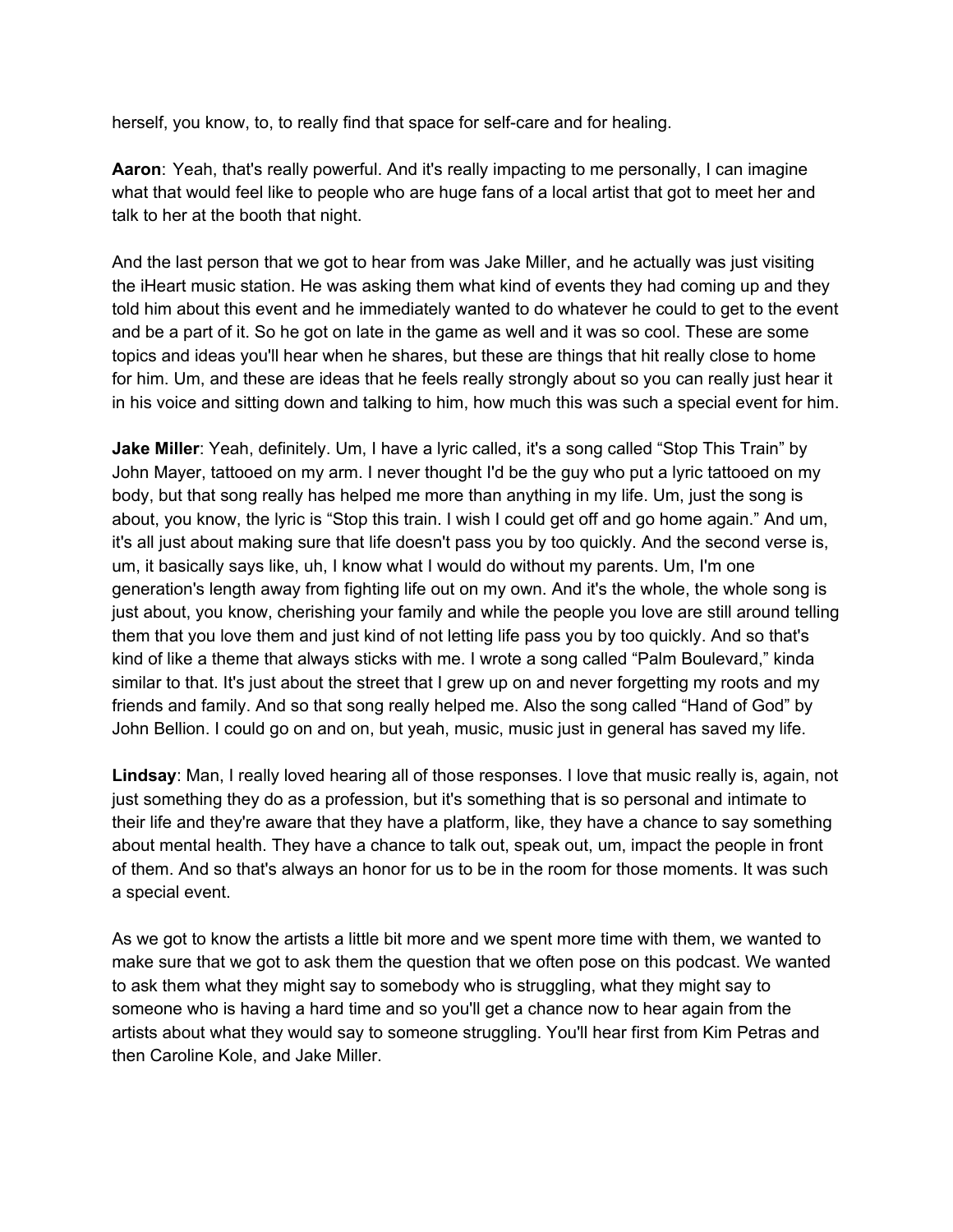**Kim**: I think we all go through hard times. I think we all like have really bad thoughts sometimes, it's really hard sometimes to snap out of it and to think of anything positive. Like I remember just feeling super like "why am I alive?" as a teenager and like hating my life a lot and I still like get really depressed sometimes and then I don't know how to keep going and I just say "it gets better." It sounds so cliche always, but it's like the only stuff you can really say. It's really hard sometimes to, to think that you're loved or to think like that you have a purpose or to you think that life makes sense. But just know that everybody's going through that and everybody's having the same struggles. You can do it. You can make it through. That's like my goal. I just want to make people have a good time and kind of pass on what like these amazing artists have done for me, uh, when I really needed it. And I really think that music really like helps so much, make it better.

**Caroline**: I want every single person to walk in here and celebrate life with me because here we are, we're all together and you know, I think we need each other a lot more than maybe we think we do. But tonight should be a true celebration of life and each other and music and you know, it's not all so bad. We're all going to be okay.

**Jake**: I think a lot of people feel depressed and they feel like they're the only ones who feel that way. But it's such a common thing. And so it's so easy to go out there and...listen. It's really hard to like find a lot of great friends. And I'm not saying you have to go out and find a lot, but find one person in your school, in your city who...they don't even have to be going through the same thing, just somebody who can help you and get through it with you and you can vent to them and they can vent to you. And just having companionship, whether it's someone at home or if you're not lucky enough to have someone at home, then just somebody you know, a coworker, a friend, just somebody that you could talk to you. Because if you just have yourself and you're talking to yourself and thinking too much, that's when you start to kind of lose your mind. So I would say anybody out there who...don't be embarrassed to ask for help, don't be embarrassed to just kind of try to make friends and get through it that way. Because I think that's, that's the best way to kind of just be happy to have great people surrounded.

## *[music playing]*

**Lindsay**: So Aaron, we got a chance to hear from a couple of different artists and the organizers, but I'm curious what for you, you got to attend. What was your favorite part of the event or what kind of stuck out to you at the end of the night?

**Aaron**: Yeah, it's something that hit me right at the end of the night was one of the prompt questions that we brought: Music is a safe place. That actually shows up in the first few sentences of the original To Write Love on Her Arms story that Jamie wrote. And that was before this was an organization. It was just one story and attempt to help one friend and watching that wall fill up with responses. It's pretty incredible to know that some of those words that were intended for, to help one person through a tough time, are still out on the road, out at these events impacting people and really inspiring people to think bigger ideas about how music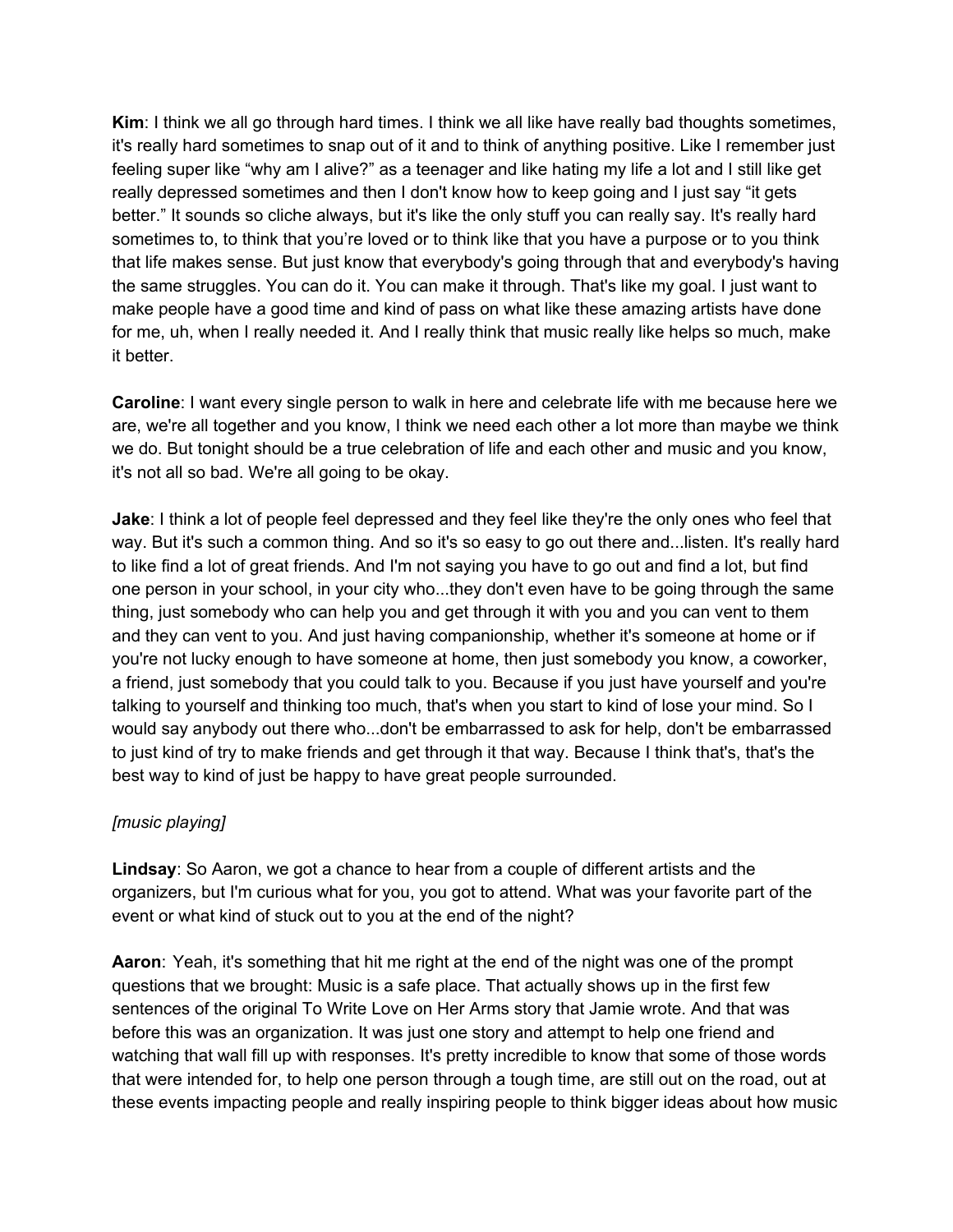relates to their mental health and how that kind of pushes them forward through difficult times.

**Lindsay**: And so we do get the question a lot: How can I help share this message? And of course there are so many different ways throughout the year. We have people who are helping share the stories from our blog, sharing this podcast, interacting, starting conversations in their social media feeds, but they may want to do something kind of in their own community or face to face with people. And there's also tons of options there. So I would love for you to kind of point people to what that would look like in their own community and some of the different options.

**Aaron**: Maybe even hearing this episode, it may feel overwhelming or difficult as you're thinking in your own community: How do I impact my community? But the cool part is Robin, really when she was younger in high school, she had this idea, 'I want to put on this show.' And all these years later she's working in the music industry at a radio station and this opportunity just kind of popped up and this was a way for her to really live out a dream and impact other people. So yeah, I would just challenge anybody listening. There's a bunch of different ways to get involved, whether that's hosting a move conference or being a part of a youth chapter or doing a benefit show or if you have a business and you work in the professional world and you want to do a partnership event using uh, what you do at work as a part of a way to connect to To Write Love. Any way that that makes sense to you, we want to hear your ideas and we would love to hear from you. There's no idea that's too small and there's also no dream that's too far off for us to not start a conversation.

**Lindsay**: Yeah, I think over the years, Aaron, we've seen that that's definitely true and we continue to be surprised by what people are doing in their own communities. So what would be a way for people to get in contact with us if they want to start something or have an idea to share?

**Aaron**: From the front page on our website, you can click on the Get Involved section. It's going to pop up a bunch of different options for you and you can read through those and see which one makes the most sense. And um, and then you can always reach out to our info account if you're not sure where to start. Uh, that's where a team of people are going to be able to respond to you and walk you through those steps and get you connected to the right person on our team.

**Lindsay**: Oh, awesome. Thanks Aaron for sharing that. We're really excited to hear what you guys are thinking about and how you want to bring this message to your community. *[music playing]*

**Lindsay**: Thank you so much to 107.5 The River Nashville and the entire team that put on this Live. Life. Love. Benefit Concert. We want to thank all the artists that performed to make such a special evening and specifically want to thank the artists featured on this episode: Kim Petras, Jake Miller, and Caroline Kole. If you're looking for a way to help bring the message of To Write Love on Her Arms into your community, you can check out our Get Involved section. To do that, go to our website, twloha.com, and click on the Get Involved tab. We'll also have a link to all of